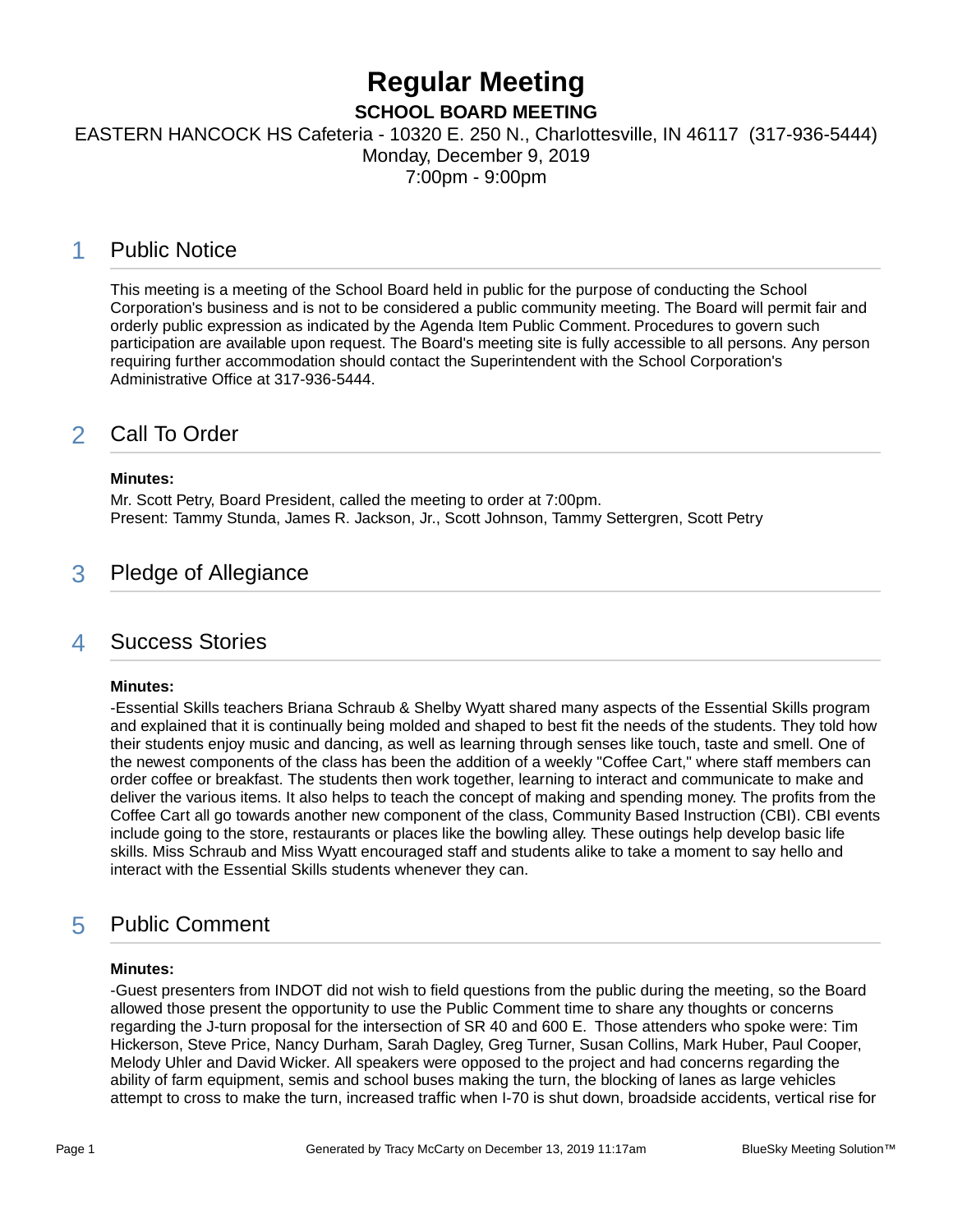line of sight, student drivers' ability to maneuver such a turn safely and the unanimous agreement of the Hancock County commissioners to not utilize a J-turn at this intersection.

## 6 Consent Agenda

- 6.1 Minutes of November 1, 2019
- 6.2 Minutes of November 11, 2019

### 6.3 Donations

**Minutes:** -\$300.00 for December

### 6.4 Transfer Students

#### **Minutes:**

-4 for December

### 6.5 Field Trips

#### **Minutes:**

-Overnight & Out of State - FFA - Livestock Skill-a-thon - Phoenix, AZ - December 27-31, 2019

### 6.6 Substitutes

#### **Minutes:**

-Sub Bus Driver: Cindy Long -Sub Teachers: Olivia Campbell, Brooke Moore, Sandy Sipes, Jennifer Spurling, Justin Stephens, Emma Barkwill, Hilary Engleking

### 6.7 ECA

#### **Minutes:**

-Asst. Cheer Coach - Andi Terheide - 2019-20 year -Competition Cheer Coach - Jade Galyan - 2019-20 year -Drama Director - Kimberly Miller - 2019-20 year -Drama Assistant - Andy Sparks - 2019-20 year

### 6.8 Certified Staff

-None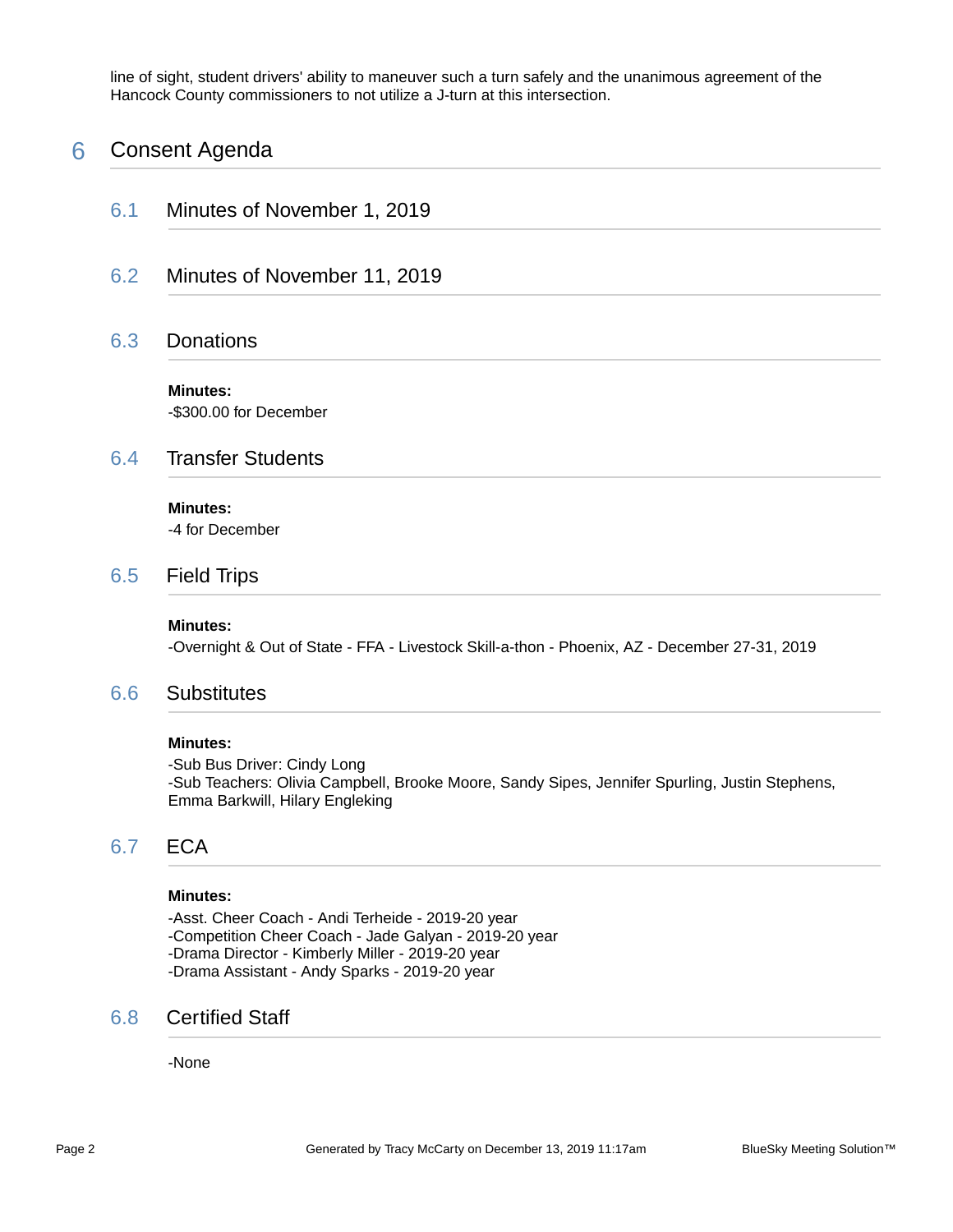#### **Minutes:**

-New Hire - Micaela Bishop - ES IA - Effective November 20, 2019 -Resignation - Cindy Long - Bus Driver - Effective December 6, 2019 -Reassignment - Matt Heath - Full-time Bus Route Driver - Effective December 9, 2019

### 6.10 Claims

#### **Minutes:**

Prewritten: \$59,926.92 Regular: \$798,783.46 Payroll: \$718,075.04 TOTAL \$1,576,785.42

Mr. Johnson moved and Mr. Jackson seconded a motion to approve the Consent Agenda as presented. Motion carried 5-0.

## 7 INDOT Presentation -- SR40 & 600 E Intersection

#### **Minutes:**

-INDOT Communications Director Mallory Duncan and Traffic Engineer Nathan Sturdevant presented some statistics and video regarding the usage of Reduced Conflict Intersections (RCI's), also known as J-turns or Michigan turns, and the safety of them. They indicated that intersections currently using these types of turns have seen a reduction in crashes and injuries. Both Miss Duncan and Mr. Sturdevant stated that no official plans for the intersection have been finalized and no funding has been acquired as of yet. They anticipated that a project at this location would not be moving forward until 2024.

## 8 2018-19 ILEARN & ISTEP Results

#### **Minutes:**

-Mr. Adam Barton, MS/HS Principal, explained that ILEARN scores statewide were much lower than the former ISTEP testing scores, however, when comparing +/- with the state average, schools remained relatively at the same level. While state testing is respected and utilized, Mr. Barton assured the Board that preparing our students for college or careers remains the most important part of EH.

-Mrs. Amanda Pyle, Elementary Principal, continued to clarify that while the original ILEARN test score results were disheartening, once placed within the context of statewide results, EH actually had an almost 5% improvement in comparison to other schools. EH 5th Graders even had the highest Social Studies scores in Hancock and Henry Counties.

-Mr. David Pfaff, Superintendent, shared that while the test now utilized for the state has changed, the school grading scale has remained the same even though scores statewide went down. Since "teacher effectiveness" evaluation is based on this school grade, possible "Hold Harmless" state legislation may allow schools to use last year's letter grade on teacher evaluations.

## 9 2020-21 Course Guide

#### **Minutes:**

-Mrs. Kelli Brown, HS Guidance Counselor, reviewed the 2020-21 High School Course Guide, highlighting any changes in classes that are expected. (See attachment for all changes.)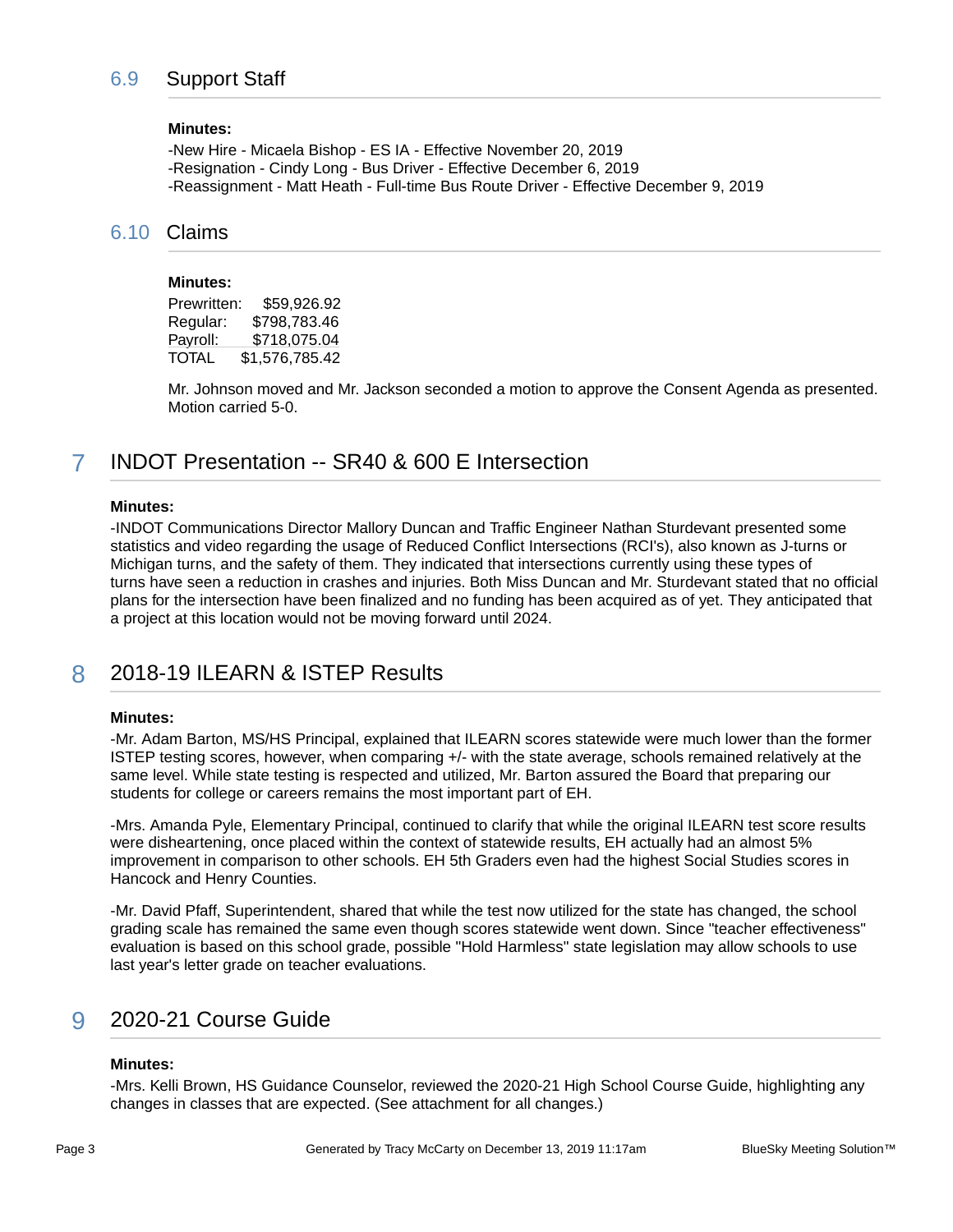Mr. Jackson moved and Mr. Johnson seconded a motion to approve the 2020-21 High School Course Guide as presented. Motion carried 5-0.

## 10 Electronic Timekeeping System Recommendation

#### **Minutes:**

-Mr. David Pfaff, Superintendent, presented the request to purchase an electronic timekeeping system through Skyward, as advised by the school attorney. A pilot group of employees will be selected to test this system during 2nd semester of this school year.

Mr. Johnson moved and Mr. Jackson seconded a motion to approve implementing the Skyward True Time timekeeping system. Motion carried 5-0.

## 11 Corporation Insurance for 2020 - Pfenninger

#### **Minutes:**

-Mr. Pfaff explained that the corporation is required to designate what insurance company will be used for the following year for policies such as liability & property damage. It was requested to continue with Pfenninger Insurance out of New Castle. Mr. Adam Kinder, Director of Business & Operations, expressed his support of this choice after doing a comparison with other companies.

Mr. Jackson moved and Mrs. Stunda seconded a motion to approve Pfenninger Insurance of New Castle for 2020. Motion carried 5-0.

## 12 Agency Agreement Approval for EHEF

#### **Minutes:**

-Mr. Kinder shared with the Board regarding a \$500,000 gift received from the estate of Patricia Sue Pope. This gift was given with the intention that it be put towards graduating senior scholarships. Mr. Kinder asked that the EH Education Foundation be designated as the beneficiary agent for investing these funds. Control over distribution of scholarship funds will remain with the school.

Mr. Jackson moved and Mr. Johnson seconded a motion to approve the agency agreement between CSC of Eastern Hancock County and the Eastern Hancock Education Foundation. Motion carried 5-0.

### 13 2020 Board Meeting Dates

#### **Minutes:**

Mr. Johnson moved and Mr. Jackson seconded a motion to approve the 2020 Board Meeting dates as presented. (See attachment.) Motion carried 5-0.

## 14 NEOLA Update Policy #8531

#### **Minutes:**

Mr. Jackson moved and Mrs. Stunda seconded a motion to approve NEOLA Policy #8531 with the presented wording changes. Motion carried 5-0.

### 15 NEOLA Vol. 31 No. 2 - Second Reading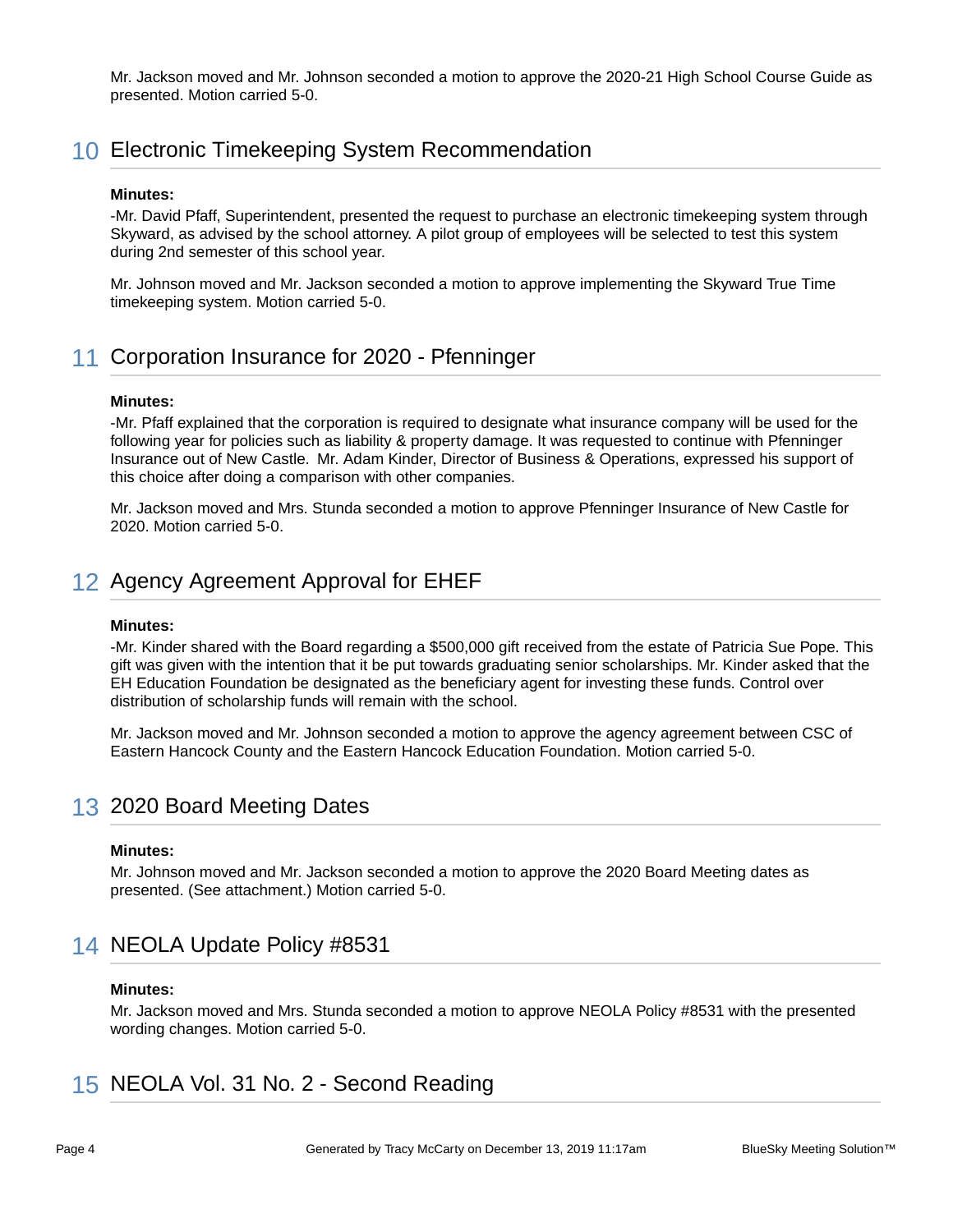#### **Minutes:**

-Mr. Pfaff requested that policies 2261 and 2261.01 be removed for further review before approval. Remaining policies include: #0100, 2281, 2623.01, 5330.02, 5335, 5341, 5410, 6144, 6145, 6220, 6325, 6605, 7530.01, 8121, 8210, 8500, 8600.

Mr. Johnson moved and Mr. Jackson seconded a motion to approve NEOLA Vol. 31 No. 2 as presented, with the removal of policies 2261 and 2261.01 for further review. Motion carried 5-0.

### 16 Informational

#### **Minutes:**

-Mr. Adam Barton, MS/HS Principal, announced several recent Senior scholarship recipients: Conner Schultz received \$5000 from Elite Athletic Trend, Victor Olivo received \$25,000 from Sallie Mae, and Ellie Griesmeyer received a full ride as the winner of the Lilly Endowment Scholarship.

-Mr. Pfaff reminded the Board of the reorganization meeting on January 13.

### 17 Other Items Allowed by the Board

### 18 Around the Table for Positive Comments

#### **Minutes:**

-Mr. Jackson commented on a recent visit to the HS weight room and the outstanding changes that have been made to it by Wellness Coordinator Derek Cullison.

-Mrs. Stunda thanked Mr. Pfaff and the staff for the excellent background information provided to the Board before each meeting. She also stated how impressed she was after Mrs. Pyle's explanation of the ILEARN scores with Eastern Hancock's ratings in the surrounding area.

-Mrs. Settergren recognized the knowledge and excitement that the social media updates from EH are generating and thanked those responsible for those updates with keeping the community informed.

-Mr. Johnson appreciated all of the extra-curricular activities that EH students have been finding success in lately, including the expansion of the communications program.

-Mr. Petry stated how much he appreciated the community of Eastern Hancock and our ability to come together in a respectful way and support each other as demonstrated at this particular meeting.

## 19 Adjournment

#### **Minutes:**

Mr. Jackson moved and Mrs. Settergren seconded a motion to adjourn. Motion carried 5-0.

Scott Petry, Board President

\_\_\_\_\_\_\_\_\_\_\_\_\_\_\_\_\_\_\_\_\_\_\_\_\_\_\_\_\_\_

Scott Johnson, Board Secretary

\_\_\_\_\_\_\_\_\_\_\_\_\_\_\_\_\_\_\_\_\_\_\_\_\_\_\_\_\_\_\_\_\_\_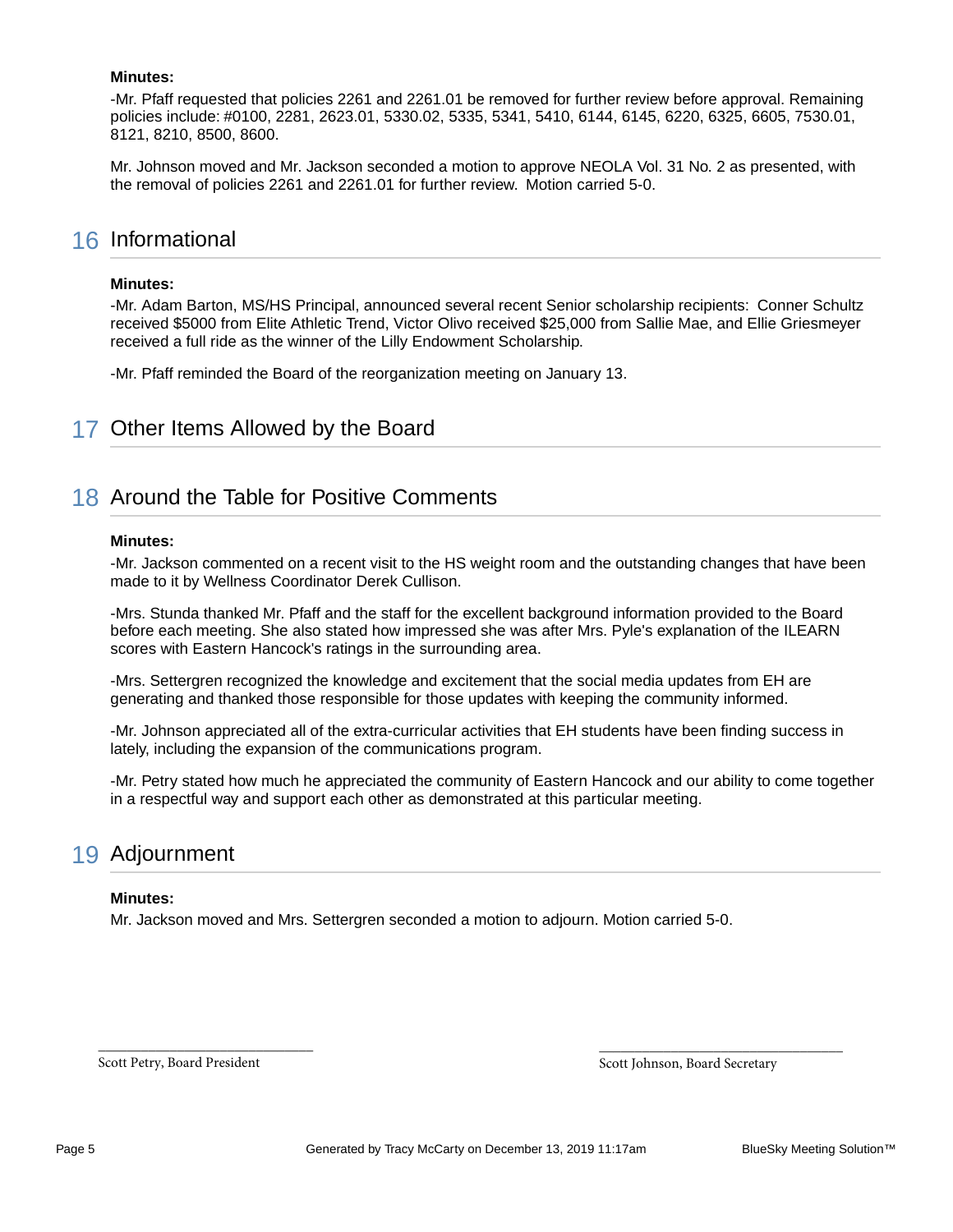- 1. Dual Credit Ag courses that are NOT the Animal Life Science Courses will now be worth +.05 GPA points rather than +1.0. This change makes the Ag programming equitable with dual credit and advanced offerings in other departments.
- 2. Page 9 now includes the state's one-page graphic detailing Graduation Pathways.
- 3. Boxed notes in blue on Pages 10, 15, and 16 indicate course sequences that will fulfill the CTE Concentrator requirement that can be used to demonstrate Postsecondary Readiness.
- 4. Added course 6150 (page 13) to allow for alignment with area agricultural opportunities. In tandem with course 5228 (also page 13), we have the flexibility to award credit for work and participation during the summer or the school year.
- 5. Added courses 5914 and 5918 (page 15) to create a Marketing Concentrator.
- 6. Added courses 5236 and 5253 (page 16) to create two possible Computer Science Concentrators.
- 7. Added course 5232 (page 17) to allow for additional years of participation in the communications program that has been developed by Joe Paxton.
- 8. Removed the English Lab classes connected to English 9 and English 10 in favor of adding course 1010 (page 37) as an option for any student who struggles in English courses and needs additional language development.
- 9. Removed Math 10 as an option since we will no longer administer the ISTEP during the sophomore year. Revised course 2560 (page 40) to include a Geometry lab for those students who will struggle to move directly into Geometry from Algebra I.

\*Notice that course 2514 (page 39) will change to 2595 if we are approved as a pilot for the PRIME math course. This is actually the exact CCR class that we are currently teaching. It is being slowly replaced by the state because many were not teaching it as it was intended. However, we have already been teaching it as intended and just need the formal approval to change the name.